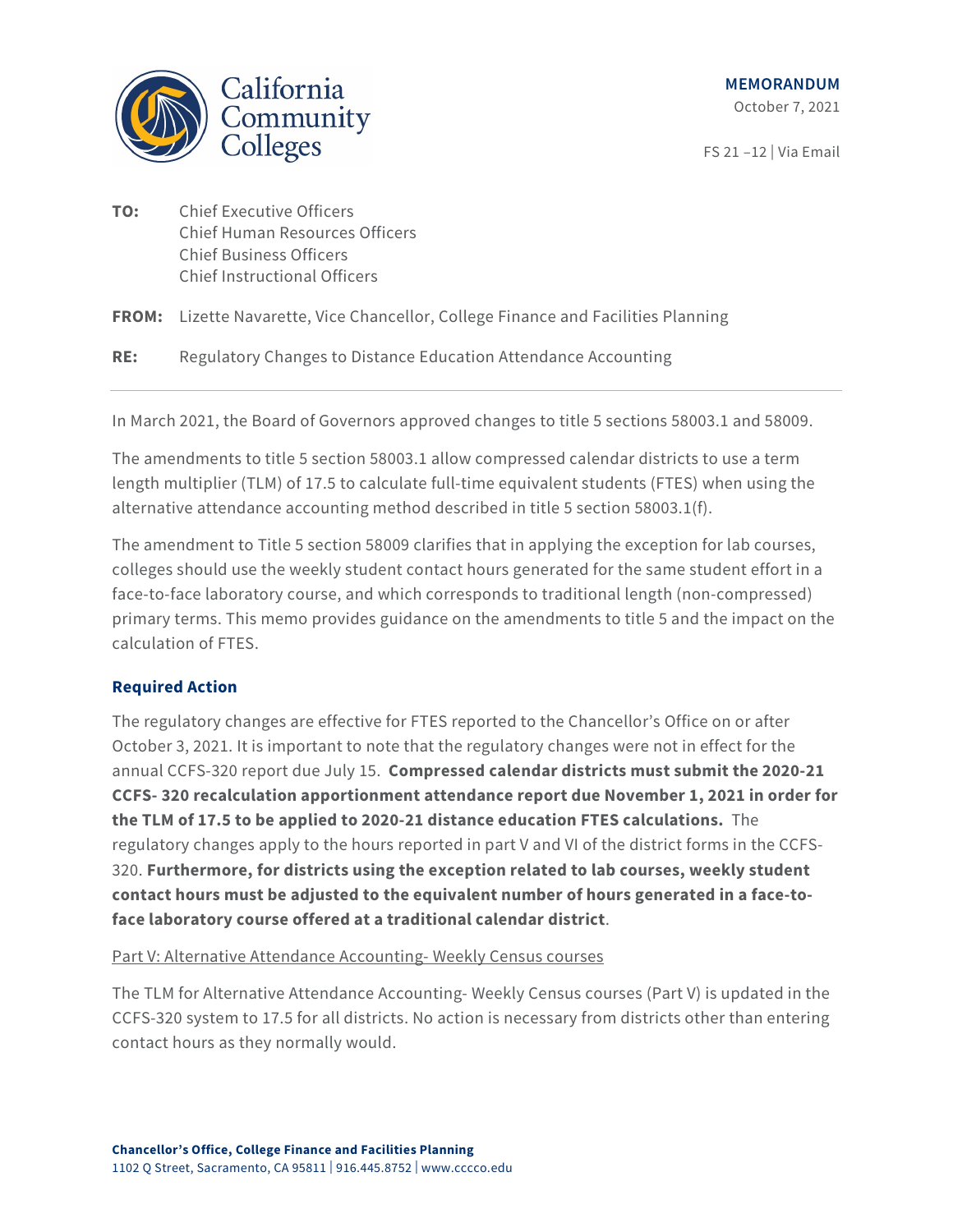#### Part VI: Alternative Attendance Accounting- Daily Census courses

Districts should update the TLM used to calculate the contact hours for Alternative Attendance Accounting- Daily Census courses to 17.5 and enter the updated contact hours into the system in Part VI.

## Chancellor's Office Management Information System (MIS) Report

Districts will also need to make updates to their calculations for MIS data. The TLM should be updated to 17.5 for all courses that utilize the alternative attendance accounting method for computation of FTES reported to MIS. Additionally, the hours claimed for laboratory courses that use the exception in title 5 section 58009 should be adjusted as described below.

## **Background**

After the onset of the coronavirus pandemic, districts quickly transitioned the majority of course offerings from a face-to-face modality to distance education. This change required districts to use the alternative attendance accounting method rather than weekly census, daily census or the actual hours of attendance method. Pursuant to title 5 section 58003.1, courses that offer any portion of instruction via distance education are required to use the alternative attendance accounting method to calculate FTES. Under the alternative attendance accounting method, FTES is calculated as follows:

((number of students actively enrolled at census x number of units x TLM)/ 525)

Traditional calendar districts have a TLM of 17.5 (11.67 for colleges on the quarter system), whereas compressed calendar districts typically have TLMs less than 17.0, and sometimes as low as 16.0. Because of their lower TLM, prior to this change, compressed calendar districts had a lower FTES yield for distance education courses than that of comparable courses taught in traditional calendar districts. The regulation amendment alters the formula for distance education courses by replacing the TLM with 17.5, resulting in identical FTES yields for comparable courses, irrespective of the district's calendar type. **Note: Compressed calendar districts will continue to use their assigned district TLM in the calculation for weekly census courses pursuant to title 5 section 58003.1(b).**

# **Laboratory Courses**

Title 5, section 58009 provides an exception for distance education or independent study courses that are lab based. Under this exception, weekly student contact hours in distance education or independent study laboratory courses should be calculated as equivalent to the number of hours that would be generated in a face-to-face laboratory course. This exception applies to courses that are partially or solely laboratory based. For compressed calendar districts utilizing a TLM of 17.5 for distance education courses, in applying this exception, they should be using the